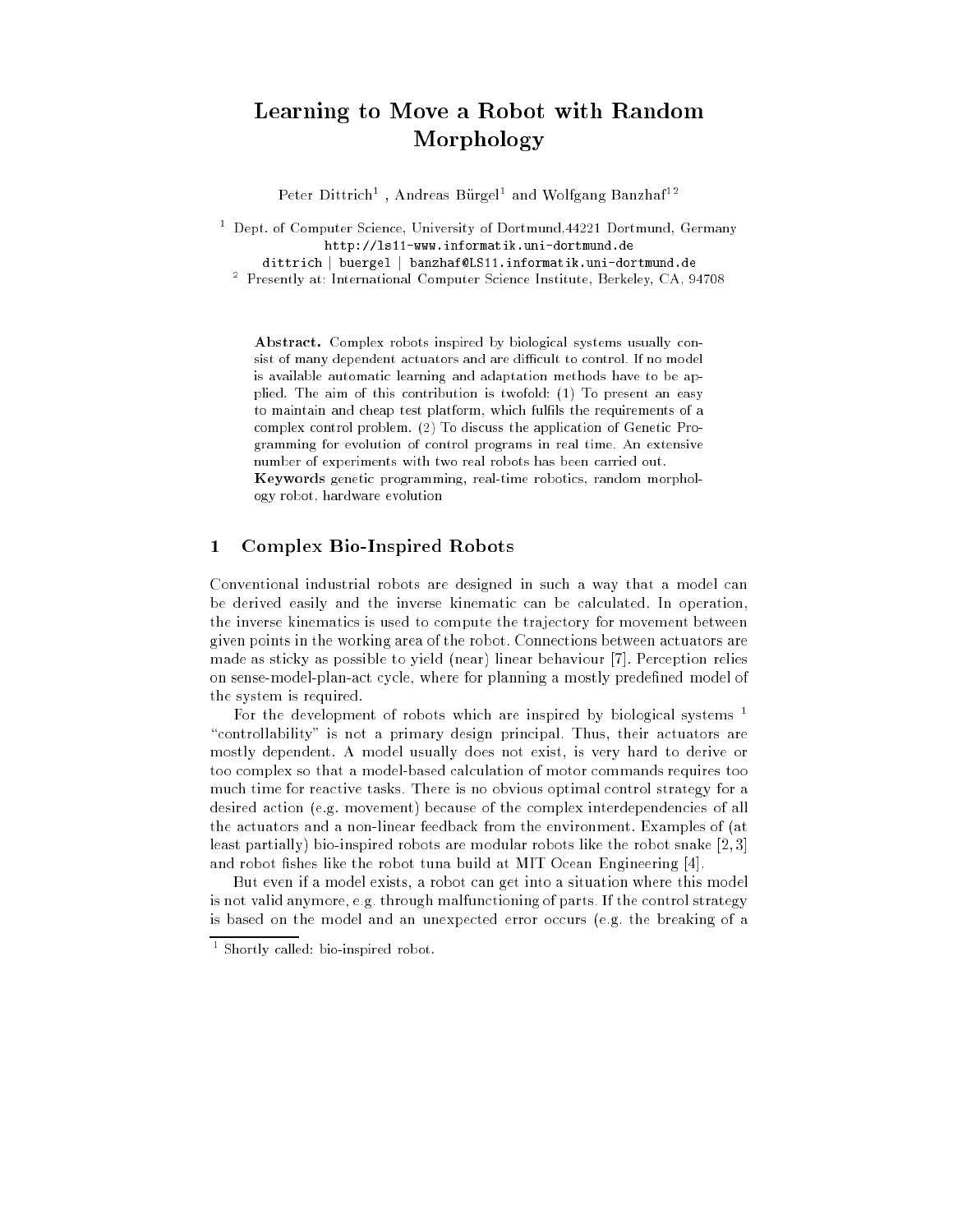joint between two actuators) the model breaks down and the control strategy is нкету то тап - .

In this case a learning mechanism would be very useful that is able to generate a new control program adapted to the new situation.

In other words, every robot can turn into what we call a random morphology  $("RM-")$  robot, where "RM-robot" refers to a robot with an arbitrary, complex architecture. In this paper, we study a 6-servo robot (see Figure 1) as an RM-robot. The term RM-robot does, however, not imply non-deterministic behaviour.

If the robot is on its own, an adaptation mechanism is needed which is able to cope with an unexpected architecture and which makes as few assumptions as possible about the hardware. In the following we will (1) present an easy to maintain real robot platform to test such mechanisms and (2) discuss Genetic Programming (GP) as a mechanism to cope with a RM robot.

It should be noted that the RM robot is also inspired by Sims's work on evolving morphologies [1]. From this point of view the RM robot can be seen as a step towards a physical instantiation of Sims's virtual box creatures.



Fig. 1. The mechanics of the random morphology (RM-) robot. It consists of six conventional servos coupled arbitrarily by thin metal joints.

Strictly speaking. the breaking of a joint is not an unexpected error, because we have already expected it. Thus, its very hard, maybe impossible, to model unexpected errors.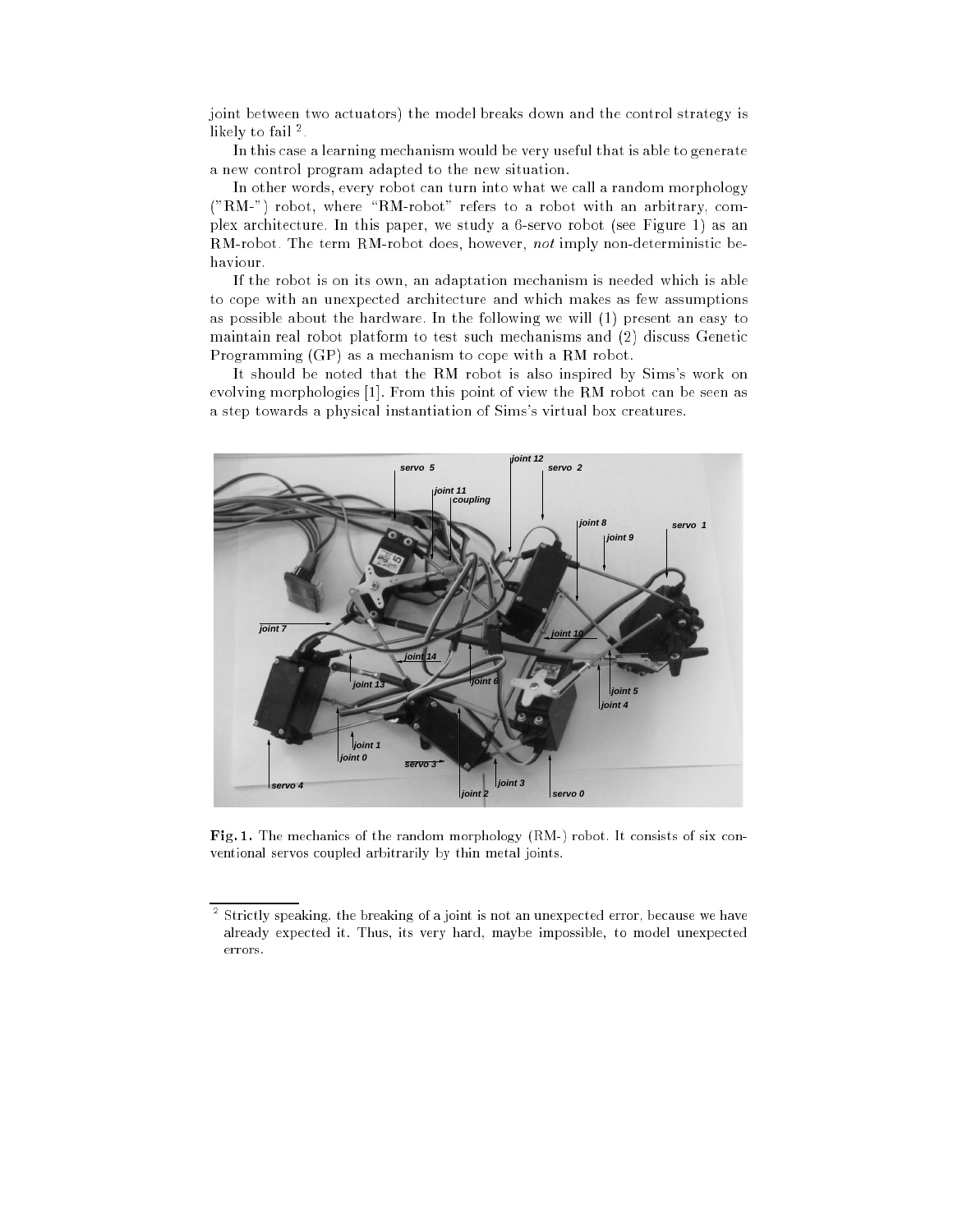#### 2The RM-Robot

#### Actuators:

The RM robot is composed of a couple of servos which are connected arbitrarily (randomly). The servos are conventional cheap RC (remote control) servo motors available for hobby air planes and cars. These devices possess a complete servo system including: motor, gear box, feedback device, servo control circuitry, and drive circuit. The connections are made by brass poles also available for hobby modelling. They can be easily connected to the servos, thus one can set up or change an architecture quickly, which should be useful for evolutionary experiments in hardware. The complexity of the mechanics can be increased by connecting poles and servos with springs. Sensors:

Movement of the RM-robot is measured by a computer mouse device, mechanically connected to the robot. This device allows precise measurement of motion in the 2-D plane. There are also light detecting sensors which are, however, not considered in this contribution.

## Control:

The servos are controlled by a pulse signal that occurs at about 50 Hz. The width of the pulse determines the position of the servo motors. To generate this signal we use a simple micro-controller, connected to the host computer by a serial RS232 interface. The host is a PC running LINUX which is fast enough even without a real-time LINUX kernel. A piece of interface software was written to control the servos via the serial RS232 line and to measure analog voltage input via a A/D PC card. Figure 2 shows the overall system architecture.



Fig. 2. Overview of the system architecture.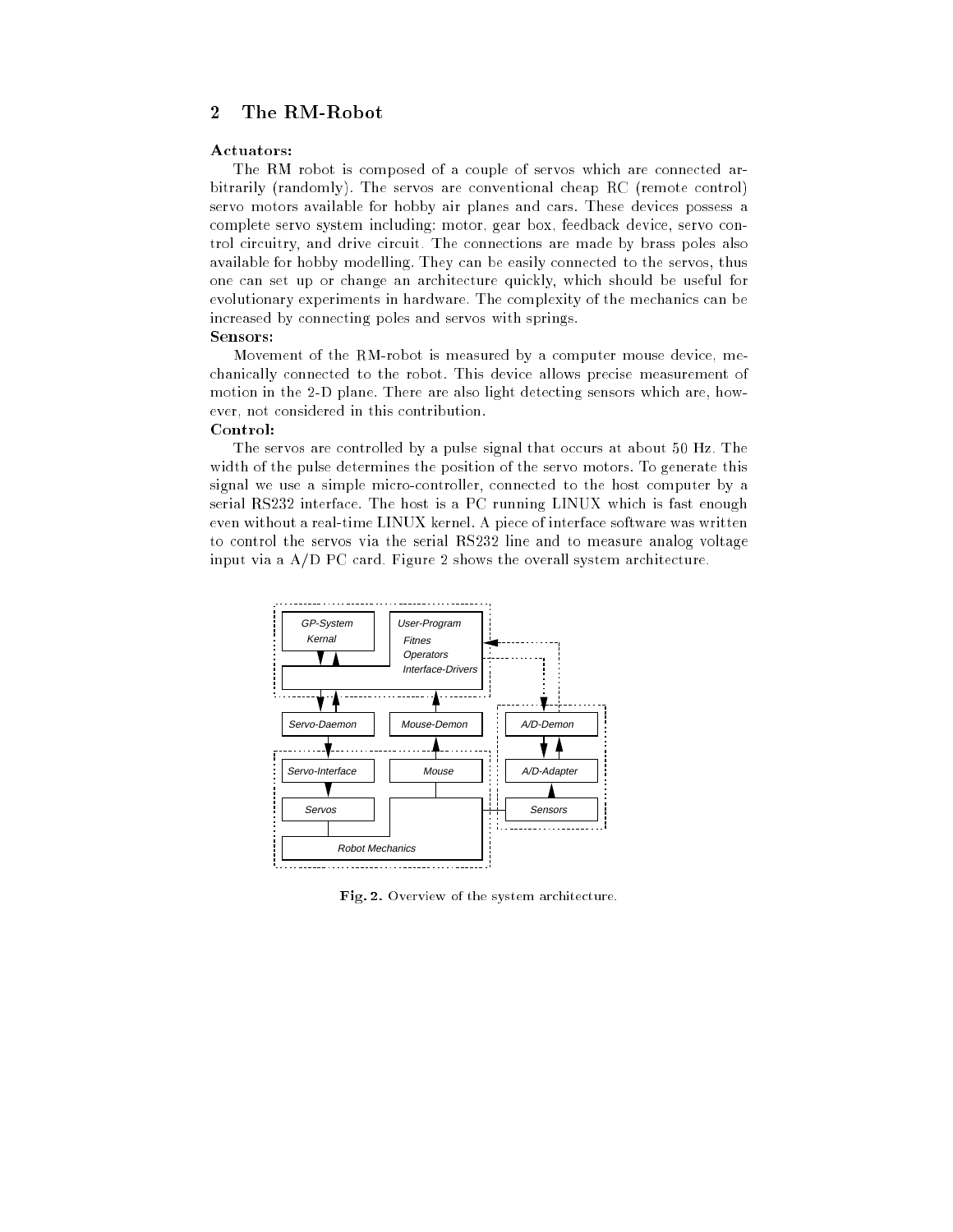### Discussion:

The system is composed of conventional and cheap parts. It is easy to maintain and to construct. It provides an interesting and very flexible test platform for adaptive and learning algorithms that have to cope with complex, unexpected architectures. Its main limitation is the external control by a desktop computer, which is not a problem from a scientic point of view. A wireless, fully autonomous version would make experiments and demonstrations simpler. At the moment the robot has to be watched constantly by an experimentator because it may interact with its wire which would bias the results.

#### 3Evolving Control Programs

In this section we will show how control programs can be generated by an evolutionary process using Genetic Programming [10, 5]. There are various ways how Evolutionary Algorithms (EA) can be applied to generate or optimize robot controllers  $[17, 6, 16]$ :

- 1. The fitness evaluation can be performed by a simulator, as in  $[11]$ . The advantages of this method are: Different controllers can be tested under exactly the same environmental conditions. A simulation is usually cheaper and faster than a real robot. Stability, robustness and correction correctness of solutions be proven  $-$  although not in general  $-$  which is important for an industrial application. On the other hand, problems with this approach are: A model must be available and this model or simulation might have artifacts, e.g. deadlocks. The individuals might exploit simplication or artifacts in the model [1].<sup>3</sup> As a result, the evolved controller might not work (reliably) on the real robot.
- 2. The fitness can be evaluated using the real robot  $[15, 12, 13]$ . The major qualitative differences to the simulator-based evaluation are: Fitness evaluation is now a stochastic process and real-world time plays an important role. In addition to the robot learning system, a changing environment must be taken into account where time flow is not synchronised with the learning system. For instance, changes of the environment might be slowed-down or stopped in a simulation whereas this is not possible in the real world. An advantage is that one may encounter "unexpected errors" which do not appear in simulations.
- 3. A combination of (1) and (2) can be used [17]. A controller generated by a simulation is fine tuned on the real robot. To evolve complex control systems the task is usually divided into subtasks (e.g. behaviours) which are independently evolved either by simulation or using the real robot. The behaviours are combined by an action selection mechanism which can be evolved, too [9].

Fitness evaluation can also be characterised by a time scale:

This effect can be put to use when testing models or simulators.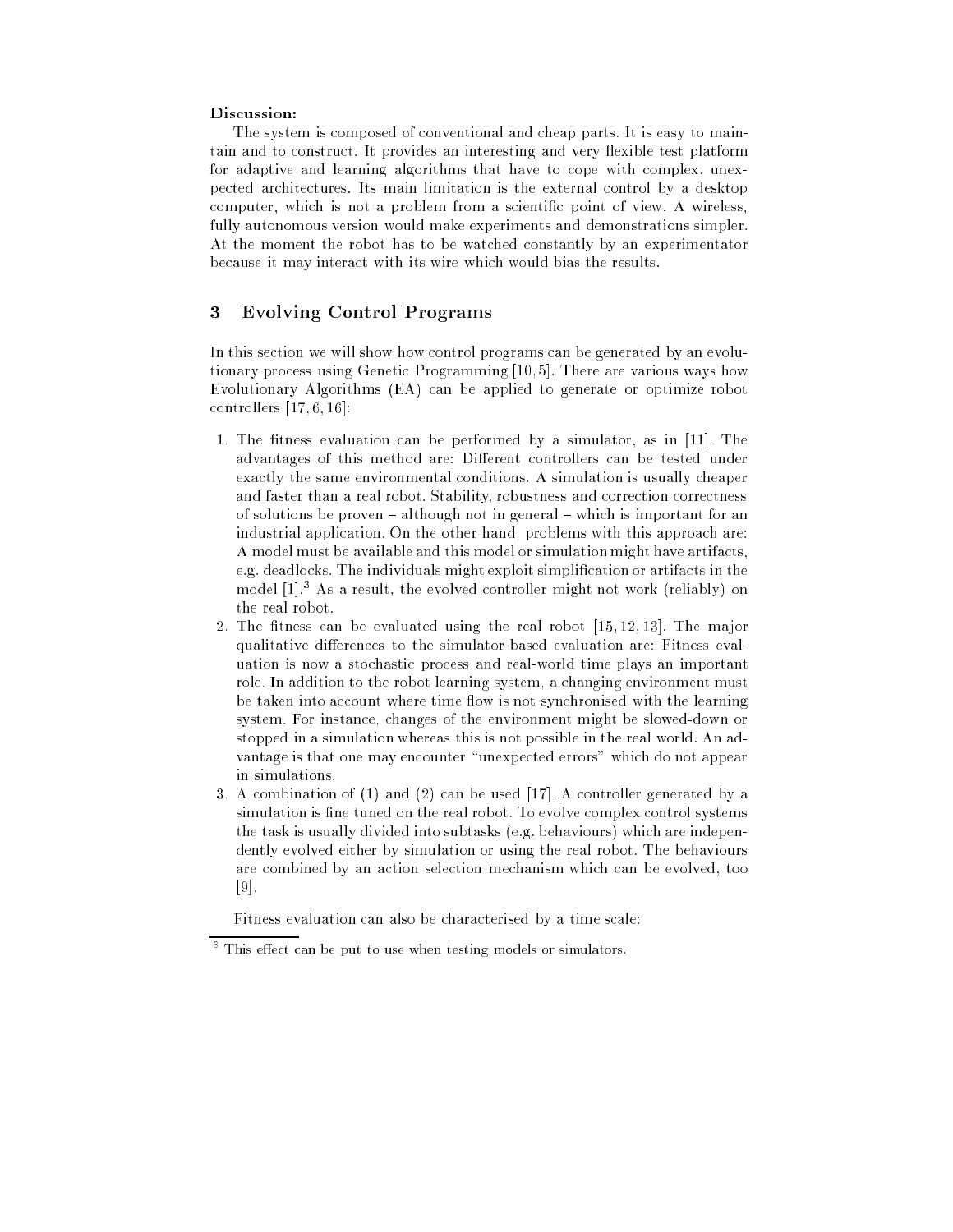- 1. Global or goal-oriented fitness evaluation: The robot is run for a long time during which it is able to reach the desired goal once, or even many times starting from the same or different positions. Fitness can be easily derived from a measure how well the goal has been reached. This method is usually used in simulations.
- 2. Local fitness evaluation: The robot is run only for a very short time (in  $[12]$ ) only a fraction of a second). The fitness evaluation will be much faster, but defining the fitness function on local actions such that the global goal will be reached is more difficult than in the previous case.

Of course, it cannot be stated in general that one method is better than the other. It is very probable that in most applications a combination of different methods is favourable. Here, we shall concentrate on one method in Genetic Programming which we will use with only a few small modifications.

The motivation for using GP is: (1) We would like to examine whether or not GP is able to learn complex robot movements in real-time and uncover the benefits and limitations of this approach.  $(2)$  GP produces automatically programs. A program is a very flexible and most commonly used representation of a computable function.

## 3.1 The Genetic Programming System

The learning method is a conventional steady-state tree-based GP algorithm using a local fitness evaluation on a real robot with the following settings.

We use local fitness evaluation with a steady-state algorithm. An individual will control the robot only for a short while. For this it is executed  $n_e$  times. Its performance is measured as the robots advance in the desired direction. Backward movement will be punished by a factor of two and stagnation will be equal to the worst backward movement so far. The Fitness is evaluated at creation time not during the selection process. In tournaments, an individual is selected by drawing an number of individuals uniformly distributed from the population and choosing the individual with the best (or worst) fitness value. As in in conventional GP one subtree in each parent is selected randomly and exchanged. In mutation, each node is mutated by a probability  $p_{nodeMutation}$ . For this the node is replaced by a node randomly selected from the set of nodes with the same arity. So, a terminal is always replaced by another terminal. The arity of a node will never be changed by mutation.

The set of functions in Tab. 1 is explained in more detail in Tab. 3. The terminal set is explained in Tab. 3.

#### 3.2 Algorithm

Because in real-time evolutionary learning it is important exactly when and how the fitness is evaluated, the algorithm is given in more detail below. Implementation is based on gpquick [14].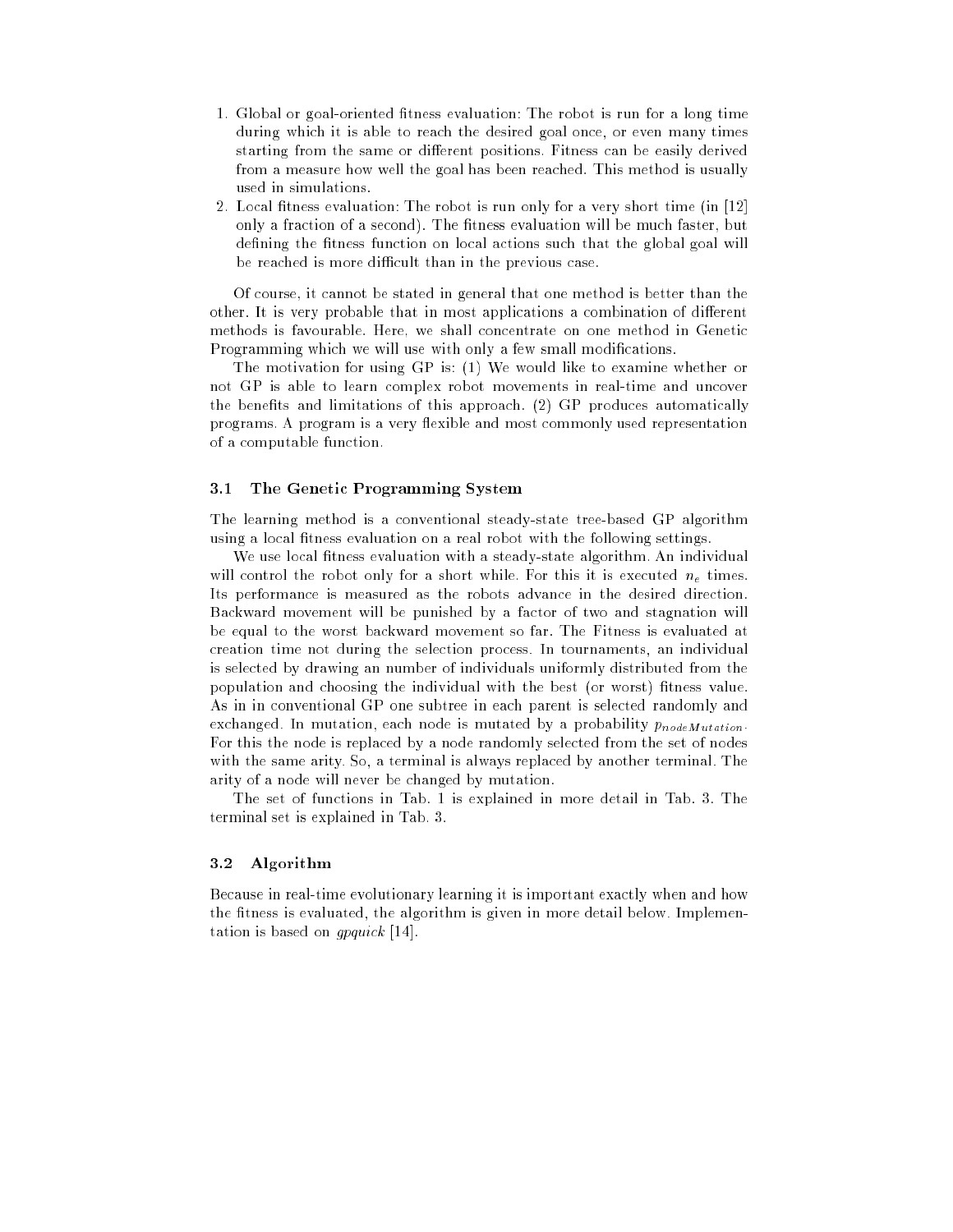| Objective                                       | Find a program that moves the robot straight    |  |  |  |  |
|-------------------------------------------------|-------------------------------------------------|--|--|--|--|
|                                                 | on as far as possible                           |  |  |  |  |
| Raw fitness                                     | The sum of pixels the mouse pointer travels     |  |  |  |  |
|                                                 |                                                 |  |  |  |  |
|                                                 | in a desired direction minus the sum of pix-    |  |  |  |  |
|                                                 | els the mouse pointer travels in the opposite   |  |  |  |  |
|                                                 | direction. (See text.)                          |  |  |  |  |
| $\overline{\text{Fitness}}$                     | Equal to raw fitness, except in the case when   |  |  |  |  |
|                                                 | the raw fitness is zero the fitness is equal to |  |  |  |  |
|                                                 | the worst fitness so far encountered.           |  |  |  |  |
| Executions per fitness evaluation               | $n_{repetitions}=4$                             |  |  |  |  |
| Terminal set                                    | GETSERVO0, GETSERVO1, GETSERVO2,                |  |  |  |  |
|                                                 | GETSERVO3, GETSERVO4, GETSERVO5,                |  |  |  |  |
|                                                 | GETSERVO6, CONST                                |  |  |  |  |
| Function set                                    | ADD, SUB, MUL, DIV, SINE, DELAY,                |  |  |  |  |
|                                                 | SETSERVO0, SETSERVO1, SETSERVO2,                |  |  |  |  |
|                                                 | SETSERVO3, SETSERVO4, SETSERVO5,                |  |  |  |  |
|                                                 | SETSERVO6, IF, IFLTE, SEQUENCE2,                |  |  |  |  |
|                                                 | PROG4                                           |  |  |  |  |
| Population size                                 | $M = 50, 100$                                   |  |  |  |  |
| Maximal number of nodes                         | $l_{max} = 100, 200 \text{ nodes}$              |  |  |  |  |
| Probability of mutation                         | $p_m = 0.13$                                    |  |  |  |  |
| Probability of node mutation                    | $p_{nodeMutation} = 0.99, 0.15$                 |  |  |  |  |
| Probability of crossover                        | $p_c = 0.86$                                    |  |  |  |  |
| Probability of reproduction                     | $p_r = 0.01$                                    |  |  |  |  |
| Tournament size for genetic operators $T_r = 4$ |                                                 |  |  |  |  |
| Tournament size for replacement                 | $T_k=2$                                         |  |  |  |  |
| Termination criteria                            | running time excess or decision by experi-      |  |  |  |  |
|                                                 | menter                                          |  |  |  |  |

Table 1. Koza tableau of the evolution of motion control programs for the RM-robot.

| $ADD(a,b)$ , $SUB(a,b)$ , $MUL(a,b)$ , $SINE(a)$ normal arithmetic operation |                                               |
|------------------------------------------------------------------------------|-----------------------------------------------|
| $\overline{\mathrm{DI}}V(a,b)$                                               | protected division, returns 1 if $b=0$        |
| DELAY(t)                                                                     | delays the execution of the program for $t$   |
|                                                                              | time steps                                    |
| $SETSERVO0(a)$ ,<br>$SETSERVO1(a)$ .                                         | , Commands servo to position a. No delay is   |
| SETSERVO5(a)                                                                 | executed. Returns current position of the     |
|                                                                              | servo. Values $a > 127$ and $a < -127$ re-    |
|                                                                              | sult in a maximal left or right turn, respec- |
|                                                                              | tively.                                       |
| IF(a, b, c)                                                                  | if $a > 0$ , returns b, else c                |
| $\overline{\text{IFLTE}}(a, b, c, d)$                                        | if $a \leq b$ , returns c, else d.            |
| SEQUENCE2(a,b)                                                               | evaluates a, then b, returns result of b      |
| PROG4(a,b,c,d)                                                               | evaluates a, then b, then c, then d, returns  |
|                                                                              | result of d                                   |

Table 2. Function set of the GP system.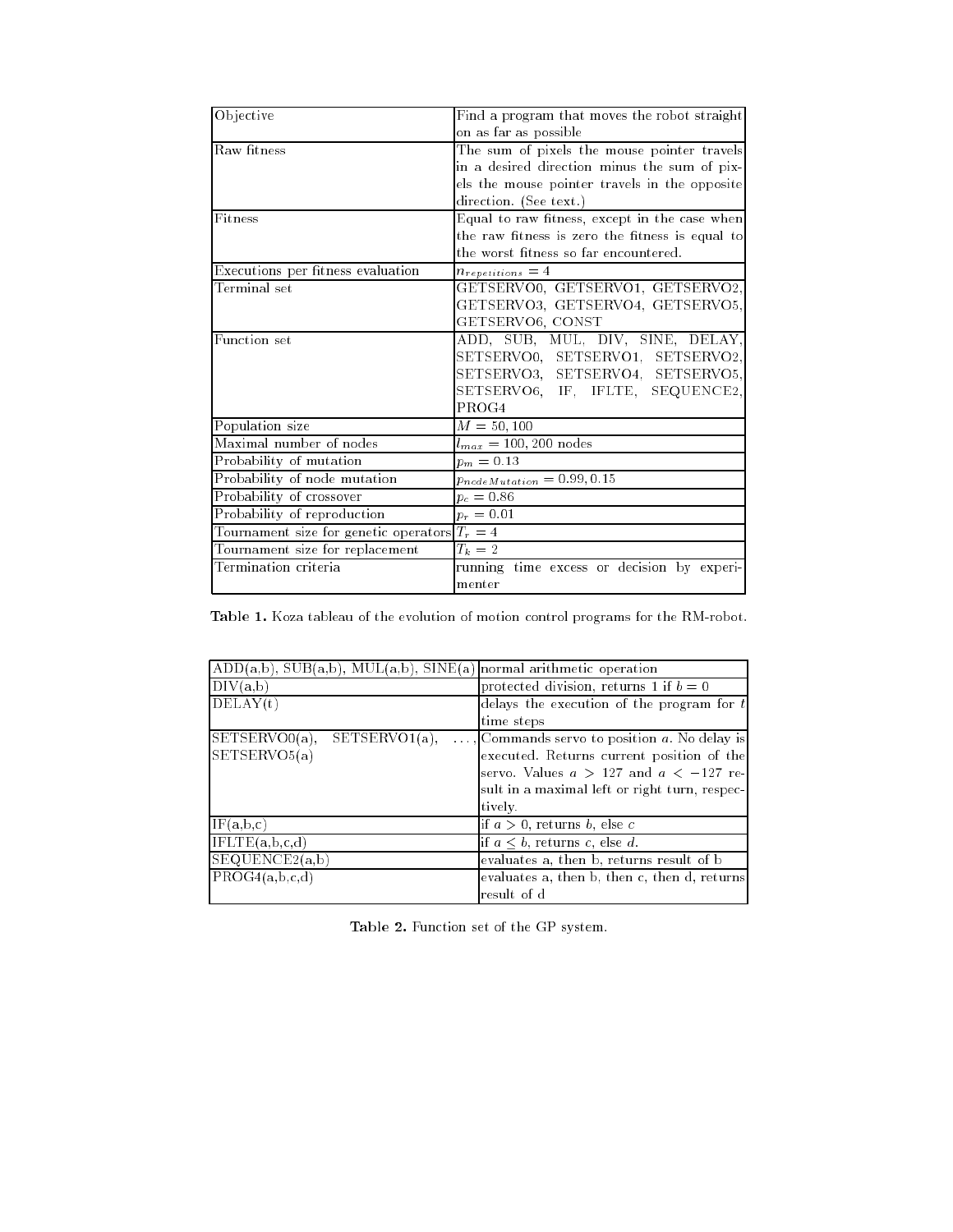| GETSERVO0,       | GETSERVO1. | $\dots$ , returns current position of servo <i>n</i> |
|------------------|------------|------------------------------------------------------|
| <b>GETSERVO5</b> |            |                                                      |
| <b>CONST</b>     |            | a fixed random constant out of [-127, 127]           |

Table 3. Terminal set of the GP system.

# Initialisation:

- 1. Generate a random population  $P$  of size  $M$ .
- 2. For each individual in  $P$ , evaluate its fitness.

# The GP execution cycle:

- 1. Delete one individual from  $P$ , which is selected by a tournament of size  $T_k$ (worst individual from  $T_k$  randomly drawn individuals).
- 2. Draw a random number x out of  $[0, 1]$ .
- 3. If  $x < p_c$ : Select  $I_1$  from P by a tournament of size  $T_r$ . Select  $I_2$  from P by a tournament of size  $T_r$ . Create offspring  $I_0$  via crossover of  $I_1, I_2$ .
- 4. If  $p_c < x < p_c + p_m$ : Select I from P by a tournament of size  $T_r$ . Create offspring  $I<sub>o</sub>$  via mutation of I.
- 5. If  $p_c + p_m < x < p_c + p_m + p_r$ : Select I from P by a tournament of size  $T_r$ . Create offspring  $I_o$  with  $I_o = I$ .
- 6. Evaluate fitness for offspring  $I<sub>o</sub>$ .
- 7. Add offspring  $I<sub>o</sub>$  to population P.

A tournament of size  $T_r$  means that  $T_r$  individuals are randomly drawn from the population and the best according to its fitness is selected. Note that the fitness of each individual has been evaluated before, either during initialisation or in step  $(6)$ . Although this is an efficient procedure, it might become a significant problem, because fitness values can become obsolete. The above algorithm will fail if the environment changes very quickly, which is not the case, however, in the experiments described here. The problem could be overcome by evaluating the fitness again for each individual during a tournament, like in [12].

# Evaluation of fitness  $f$  of individual  $I$ :

- 1. Clear mouse event queue.
- 2. Execute  $n_{repetitions}$  times Individual I. This creates a mouse event queue of size  $n_q$ .
- 3. For each mouse event i set  $E_i$  to the distance the pointer moved in the desired direction represented by this event. Backward movement results in a negative  $E_i$ .

4.  $f \leftarrow \sum_{i=1}^{n_q} E_i$  (Variant B:  $f \leftarrow (\sum_{i=1}^{n_q} E_i > 0} E_i)^2 - 2(\sum_{i=1}^{n_q} E_i < 0} E_i)^2$ )

- 5.  $f_{min} \leftarrow \min(f_{min}, f)$ .
- 6. if  $f = 0$ , set  $f \leftarrow f_{min}$ .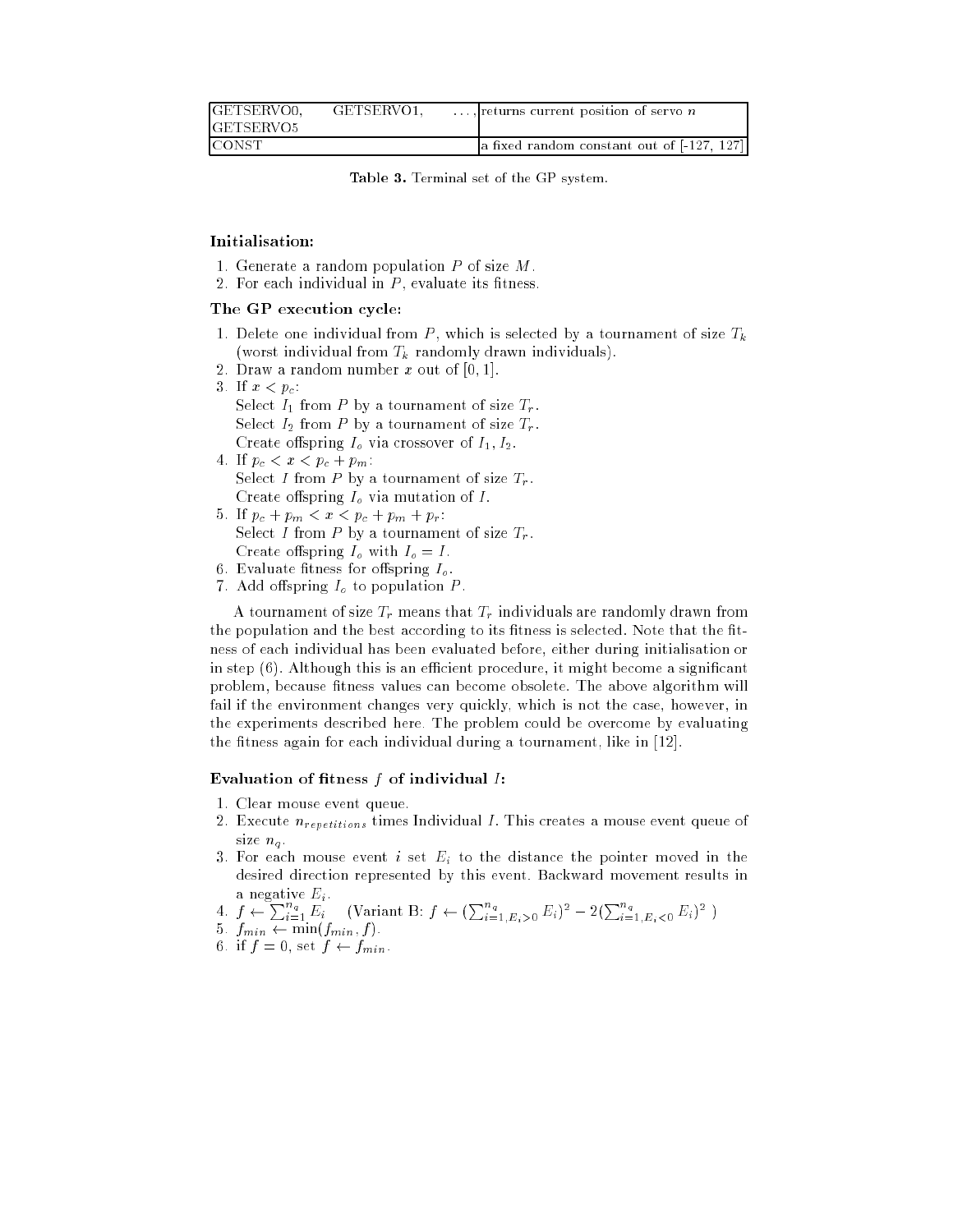## 3.3 Results

Before describing the results with the 6-servo RM robot, preliminary experiments with a 3-servo robot will be shortly summarised.

### 3.4 Preliminary Experiments

A series of 55 experiments has been performed with the preliminary 3-servo robot shown in Figure 3. An experiment is a run of the robot with the algorithm described above. The preliminary robot consists of two servos able to retard the front wheels and the rear wheels, respectively. The third servo can bend the robot in the middle. In these experiments, we were able to evolve programs for movement in the plane and even on a gradient. The gradient is much more difficult because the two servos functioning as breaks must be synchronised very accurately. Furthermore, the experiments showed that

- { punishment of zero-movement decreases the average number of non-moving individuals and increases convergence speed.
- ${\rm -}$  learning how to delay is important. However, increasing the DELAY concentration only (no. of DELAY operations in the population) is not enough. The arguments of DELAY have to be large. This is achieved by multiplication of large numbers or (more seldom) by division by very small numbers.
- ${ \text{ a } MUL}$  operation as an argument of a SETSERVOn operation usually creates an overflow (a value greater 127) that results in a maximum turn of the servo.

It could not been convincingly shown, that the overflow behaviour is exploited for protection against crossover and mutation.

#### 3.5 Experiments with the 6-Servo Random Morphology Robot

A series of 32 experiments has been performed with the 6-servo RM-robot. As in the previous section an experiment is a run of the GP algorithm described above. A single run lasts several hours. Details can be found in Tab. 4 which gives an overview of all 32 experiments. There are 16 experiments with a population size  $M = 50$  and max. individual size  $I_{max} = 50$  and 16 experiments with  $M = 100$ and  $I_{max} = 100(500)$ . In addition the operator set has been varied in order to explore the parameter space and to test the robustness of the GP system according to its setting. In each experiment the operator set consists at least of a core set  $F_2 = \{SETSERVO0, SETSERVO1, \ldots, SETSERVO5, DELAY\}$ and an arithmetic function.

From these experiments, it becomes clear that the same system which learns to move the 3-servo preliminary robot is also able to move the 6-servo RM-robot. Although it is obvious that no signicant conclusion can be made about which parameter setting is best, the following tendencies should be noted:

 ${\rm -}$  Fitness evaluation using variant A (sum over  $E_i$ ) together with a population size of  $M = 100$  is better than using variant B and  $M = 50$ .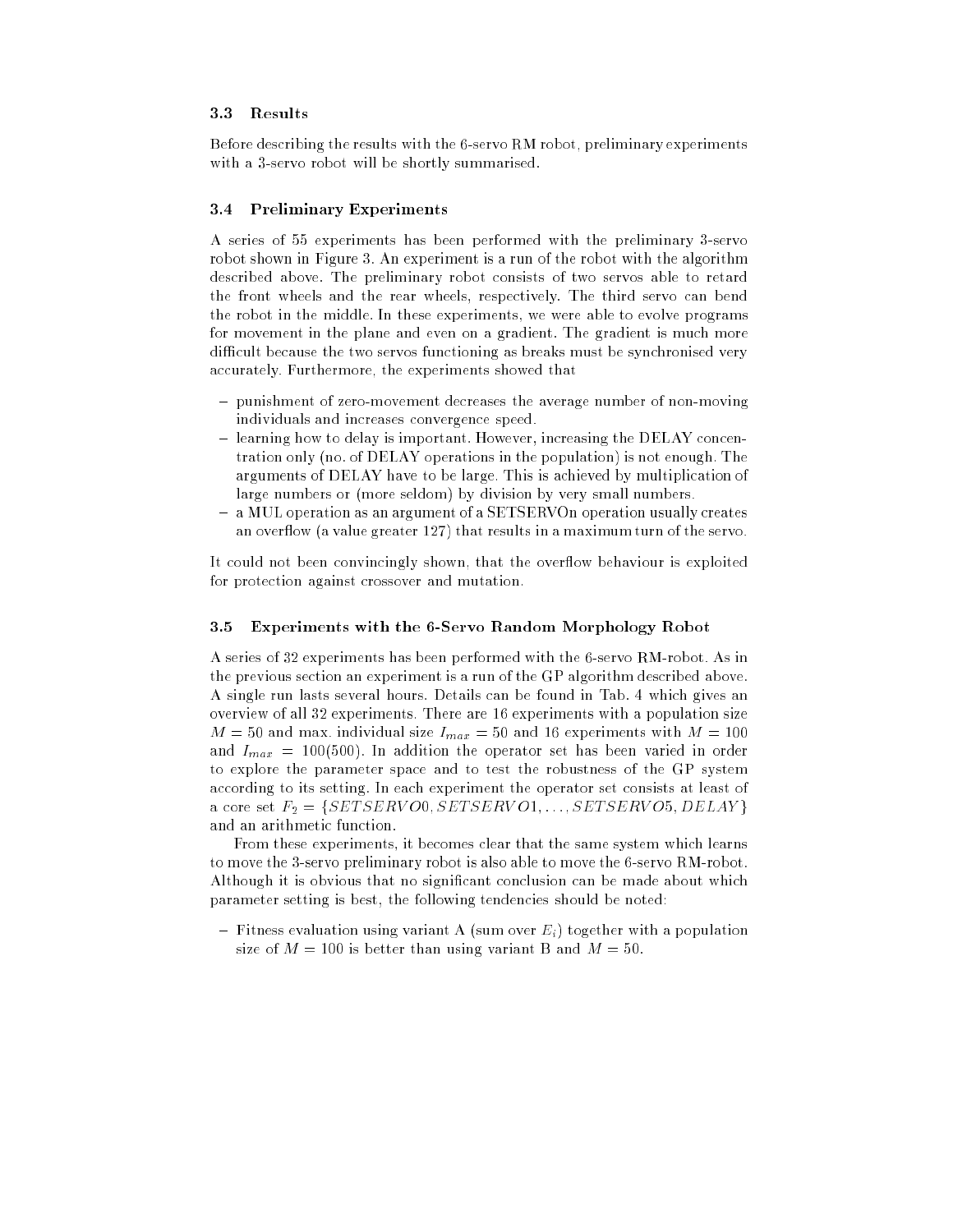| #               | 1997                |                 | $M l_{max} $ Operator set                                                                         | Tests Bst Wst Avg |      |       |                 |
|-----------------|---------------------|-----------------|---------------------------------------------------------------------------------------------------|-------------------|------|-------|-----------------|
|                 | 56 11.8 B           | 50              | $50 F_2 \cup \{\text{ADD}, \text{SUB}, \text{MUL}, \text{DIV}\}\$                                 | 8000              | 69   | $-25$ | 40              |
| 57              | $14.8$ $B$          | 50              | $50 F_2 \cup {\rm{ADD}}\}$                                                                        | 4350              | 20   | $-17$ | $\Omega$        |
|                 | 58 16.8 B           | 50              | $50 F_2 \cup \{\text{ADD}, \text{SUB}, \text{MUL}, \text{DIV}\}\$                                 | 5150              | 52   | $-23$ | 29              |
|                 | $59$ $19.8$ B       | 50              | $50 \overline{F_2 \cup \{\text{ADD}, \text{SUB}, \text{MUL}, \text{DIV}\}}$                       | 5000              | 54   | $-42$ | 22              |
| 60              | $21.8$ $B$          | 50              | $50 \ F_2 \cup \{ ADD, SUB, MUL, DIV\}$                                                           | 8000              | 45   | $-25$ | $\overline{14}$ |
| 61              | 22.8B               | 50              | $50 F_2 \cup \{ADD, SUB, MUL, DIV\}$                                                              | 7000              | 35   | $-34$ | 14              |
| 62              | $23.8$ B            | 50              | $50 \ F_2 \cup \{ ADD, SUB, MUL, DIV\}$                                                           | 4400              | 40   | $-20$ | $\overline{7}$  |
|                 | 63 24.8 B           | 50              | $50 F_2 \cup \{\text{ADD}, \text{SUB}, \text{MUL}, \text{DIV}, \text{IF}, \text{IFLTE}\}\$        | 7000              | 53   | $-29$ | 23              |
|                 |                     |                 | GETSERVOX}                                                                                        |                   |      |       |                 |
| 64              | $25.8$ B            | 50              | 50 $F_2 \cup \{SUB, MUL\}$                                                                        | 5600              | 23   | $-25$ | 9               |
| 65              | $25.8$ $B$          | 50              | $50F_2\cup$ {SUB, MUL}                                                                            | 1500              | 16   | $-22$ | $\overline{3}$  |
| 66              | 25.8 <sup>B</sup>   | 50              | $50 F_2 \cup \{\text{ADD}, \text{SUB}, \text{MUL}, \text{DIV}, \text{IF}, \text{IFLTE}\}\$        | 7000              | 32   | $-29$ | $\overline{9}$  |
| 67              | $26.8$ <sub>B</sub> | 50              | $50 F_2 \cup \{\text{ADD}, \text{SUB}, \text{MUL}, \text{DIV}, \text{IF}, \text{IFLTE}\}\$        | 2600              | 26   | $-29$ | 10              |
| 68              | $27.8$ B            | 50              | $50 F_2 \cup \{\text{ADD}, \text{SUB}, \text{MUL}, \text{DIV}, \text{IF}, \text{IFLTE}\}\$        | 9100              | 33   | -29   | $\overline{16}$ |
| 71              | $27.8\overline{B}$  | 50              | $50 F_2 \cup \{\text{ADD}, \text{MUL}\}\$                                                         | 2000              | 22   | -31   | 4               |
| $\overline{7}2$ | 28.8 A              | 50              | $50 \ F_2 \cup \{ADD, MUL\}$                                                                      | 7850              | 22   | $-22$ | 10              |
| 73              | 1.9A                | 50              | $100 \ F_2 \cup \{ ADD, SUB, MUL, DIV\}$                                                          | 2850              | 20   | $-25$ | $\overline{5}$  |
| 74              |                     | 3.9 A 100       | $100 \left  F_2 \cup \overline{\text{ADD}, \text{SUB}, \text{MUL}, \text{DIV} \right $            | 3800 136          |      | $-64$ | 70              |
| 75              |                     | $4.9$ A $100$   | $100 \ F_2 \cup \{ ADD, SUB, MUL, DIV\}$                                                          | 4000              | 22   | $-18$ | 8               |
| 76              |                     | $5.9$ A $ 100 $ | 100 $F_2 \cup \{\text{ADD}, \text{MUL}\}\$                                                        | 2500 180          |      | $-60$ | 148             |
| 77              |                     | 8.9A100         | $100 F2 \cup {\rm ADD, MUL}$                                                                      | 2000              | 1115 | $-31$ | 82              |
| 78              |                     | $9.9$ A 100     | $100 \overline{F_2 \cup {\rm{ADD, MUL}}}$                                                         | 4000              | 20   | $-14$ | $\overline{4}$  |
| 79              | $10.9$  A 100       |                 | $100 \ F_2 \cup \{ADD, MUL\}$                                                                     | 1800 135          |      | $-44$ | 120             |
| 80              | $11.9$  A 100       |                 | $100 \ F_2 \cup \{ADD, SUB, MUL, DIV, IF, IFLTE\}$                                                | 3100              | 26   | $-23$ | 14              |
| 81              | $13.9$ A $100$      |                 | $100 F2 \cup \{\text{ADD}, \text{SUB}, \text{MUL}, \text{DIV}, \text{IF}, \text{IFLTE}\}\$        | 1700              | 19   | $-17$ | 9               |
| 82              | 14.9 A 100          |                 | $500 \ F_2 \cup \ {\rm ADD}, \ {\rm SUB}, \ {\rm MUL}, \ {\rm DIV}, \ {\rm IF}, \ {\rm IFLTE} \}$ | 4100              | 22   | $-21$ | $\overline{13}$ |
| 83              | $15.9$ A $100$      |                 | $500 \ F_2 \cup \{ ADD, SUB, MUL, DIV\}$                                                          | 3800              | 148  | $-24$ | 127             |
| 84              | $17.9$ A $100$      |                 | 500 $F_2 \cup \{ADD, MUL\}$                                                                       | 1400              | 147  | $-33$ | 108             |
| 85              | $18.9$ A 100        |                 | $100 \ F_2 \cup \{ ADD, SUB, MUL, DIV\}$                                                          | 1600              | 177  | $-14$ | 168             |
| 86              | $19.9$ A 100        |                 | $100 \ F_2 \cup \{ ADD, SUB, MUL, DIV, IFLTE\}$                                                   | 3000              | 31   | $-25$ | 13              |
| 87              | $19.9$ A $100$      |                 | $100 \ F_2 \cup \{ ADD, MUL, IFLTE\}$                                                             | 2500              | 77   | $-22$ | 68              |
|                 | 88 22.9 A 100       |                 | $100 \ F_2 \cup \{MUL, IFLTE\}$                                                                   | 3000              | 36   |       | 26              |

Table 4. Overview of the experiments with the 6-servo RM-robot. The table shows from left to right: experiment number, day of experiments realization, variant of fitness calculation, population size  $M$ , max. number of nodes per individual  $l_{max}$ , operator set, total number of fitness evaluation, best/worst/average fitness in final population.  $F_2 = \{SETSERVO0, SETSERVO1\dots, SETSERVO5, DELAY\}$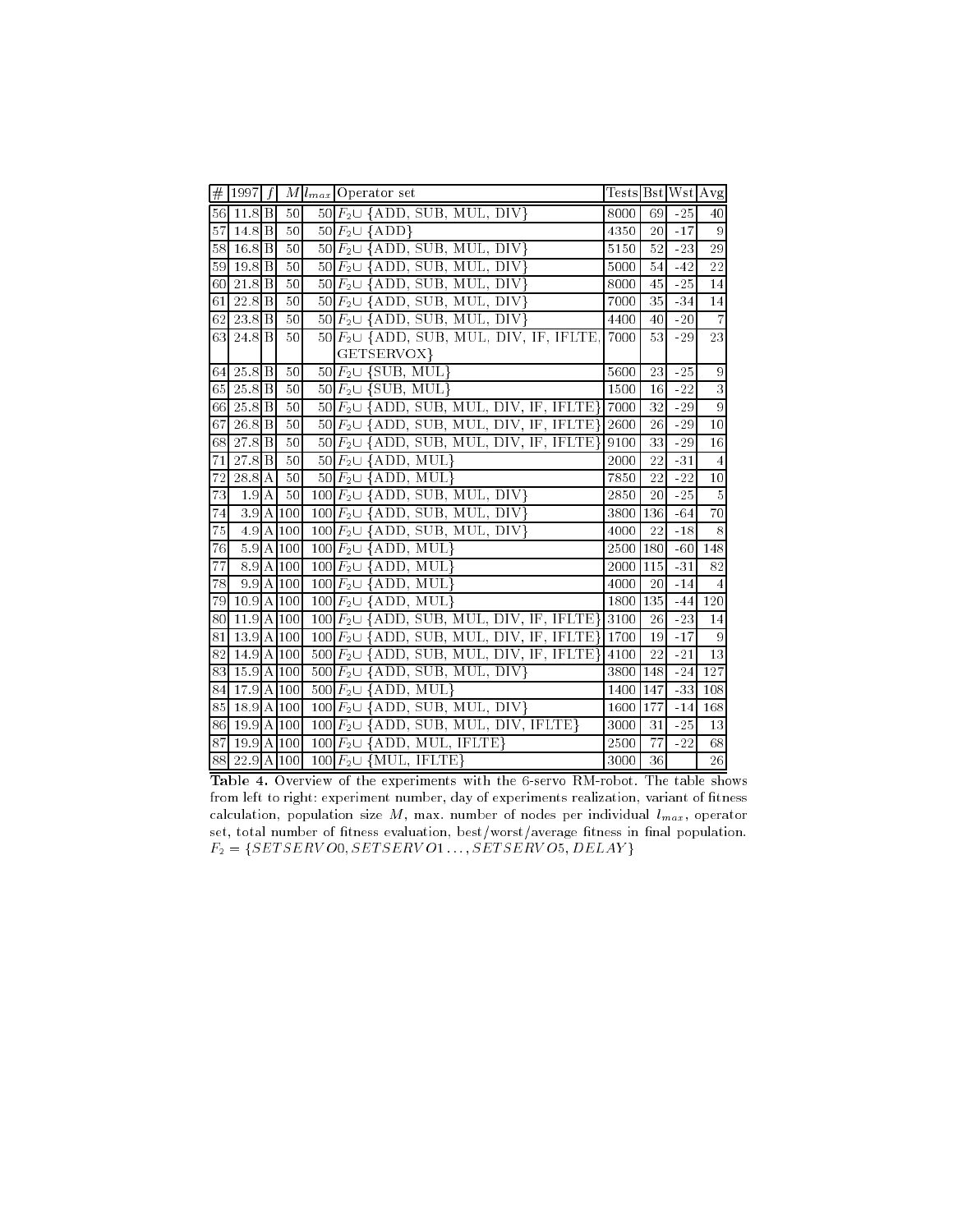

Fig. 3. The preliminary robot with 3 servos. Two servos are used as brakes for the front and rear wheels, respectively. The third servo is able to bend the robot in the middle.

- { Conditional operators (IF, IFLTE) are not necessary to evolve good programs and do not increase the quality signicantly. On the contrary, table 4 suggests that they inhibit the evolutionary process.
- There is no increase in quality of the best individual when going from  $M =$ 100 to  $M = 500$  (only 3 experiments with  $M = 500$  have been performed).
- $-$  In successful experiments (e.g. 83 and 84), the program length increases (Figure 4).

Figure 5 shows the average forward movement of the robot during a very interesting run. In this run all six servos are involved into the movement until at time step 3300, an important joint (the clevis of joint 0, Fig. 1) between two servos broke accidently. Joint 0 connects servo 3 with servo 4 and is the only connection to the rudder horn of servo 3. The forward movement decreased drastically. However, after a short while (about 200 fitness tests), the GP system was able to compensate the error.

As an example, Figure 6 gives an impression of the behaviour of the following high-fitness individual that uses all 6 servos for movement: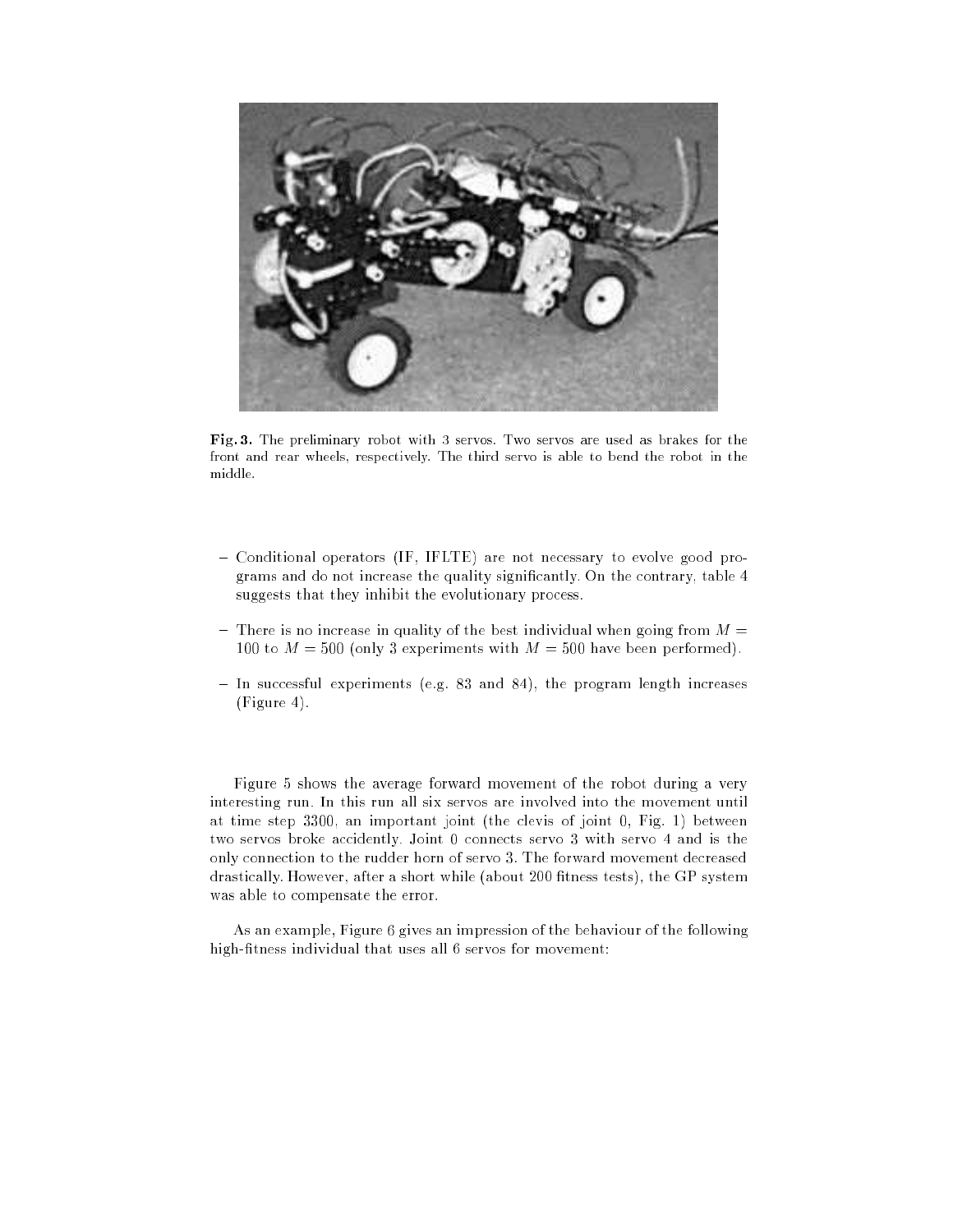(DIV (DIV (DELAY (SETSERVO4 (SETSERVO1 (ADD (MUL (SETSERVO5 (SETSERVO1 -103)) (DELAY (DELAY (SUB -56 (SETSERVO0 (SETSERVO5 (SETSERVO2 83))))))) (DIV (DELAY (SETSERVO4 (SETSERVO1 (ADD (MUL (SETSERVO5 (DELAY -40)) (DELAY -38)) (ADD (MUL -79 -8) (ADD (MUL (SETSERVO5 (SETSERVO1 -103)) (DELAY (DELAY (SUB <sup>49</sup> (DE-LAY (SETSERVO4 (SUB <sup>49</sup> (SETSERVO3 (SETSERVO5 (SETSERVO2 - 36)))))))))) (DIV (DELAY (SETSERVO4 (SETSERVO1 (ADD (SETSERVO5 (SETSERVO1 -104)) (DELAY (MUL (SETSERVO5 (DELAY -40)) (DELAY -38))))))) (SETSERVO3 (DELAY (SETSERVO3 -38)))))))))) (SETSERVO3 (SETSERVO3 (SETSERVO0 (SETSERVO4 (DELAY (DIV (DELAY (SETSERVO4 (SETSERVO1 (ADD (MUL (SETSERVO5 (SETSERVO1 -103)) (DELAY (DE-LAY (SUB 49 (SETSERVO0 (SETSERVO5 (SETSERVO1 -100))))))) (DIV (DE-LAY (SETSERVO4 (SETSERVO1 (ADD (MUL (SETSERVO5 (SETSERVO1 - 104)) (DELAY -38)) (DELAY (DELAY (SETSERVO4 -37))))))) (SETSERVO3 (DELAY (SETSERVO3 -38)))))))) (SETSERVO3 (DELAY (SETSERVO3 - 40)))))))))))))) (ADD (MUL (DELAY (SETSERVO4 -37)) (DELAY (DE-LAY (SUB <sup>49</sup> (SETSERVO0 (SETSERVO0 (SETSERVO5 (DELAY (DELAY (SETSERVO1 -104)))))))))) (DIV (DELAY (SETSERVO5 (SETSERVO1 (ADD (DIV (SETSERVO5 (SETSERVO3 -104)) (DELAY -38)) (DELAY (SUB <sup>105</sup> 126)))))) (SETSERVO3 (DELAY (SETSERVO3 -38)))))) (SETSERVO3 (DELAY  $(SETSERVO3 -40))))$ 

Best individual of experiment 85 in praex notation (ID: 1320/85)



Fig. 4. Average individual length over time of three typical experiments. The successful experiments (83, 84) show a drastic increase of program length compared to unsuccessful run 82.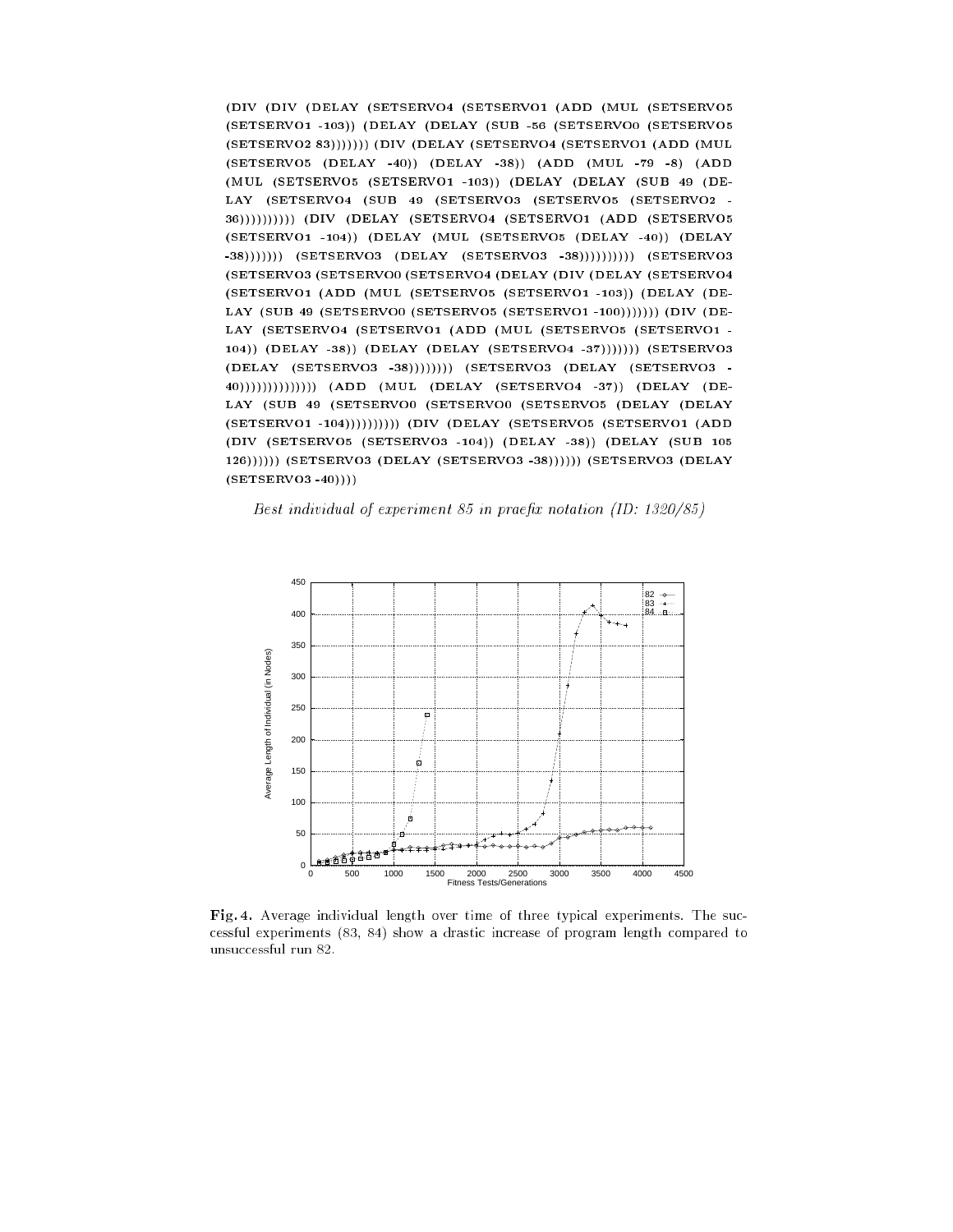

Fig. 5. Adaptation to an unexpected error (experiment 83). The average moved distance (running average over 100 fitness evaluations) is shown over time. The sudden decrease at time 3300 results from a break of an important joint connecting to servos. The increase shows that the system is able to adapt to the new situation.

#### 4Summary and Conclusion

An easy-to-maintain and cheap robot architecture has been presented, which has been shown to be useful as a platform for testing and demonstrating learning techniques for bio-inspired robots. It has also been shown that Genetic Programming can be used to evolve control programs in real time for an architecture for that no model exists.

The algorithm presented here needs only a very low amount of computational resources because the fitness evaluation that is performed by the robot takes most of the time. The huge amount of remaining processor time can be used to speed up the learning process, e.g. by learning from the past sensory data.

Another future direction will be to include sensor information. In the experiments presented here only the moved distance is measured and used as an input to the learning GP system. By adding sensors, two aspects will become important. The robot has to cope with sensor information (e.g., in order to follow a wall), so the operator set of the GP system has to be extended to process sensory data. Secondly, sensors may provide information about internal states of the robot, which may result in a faster learning process and a robust control strategy.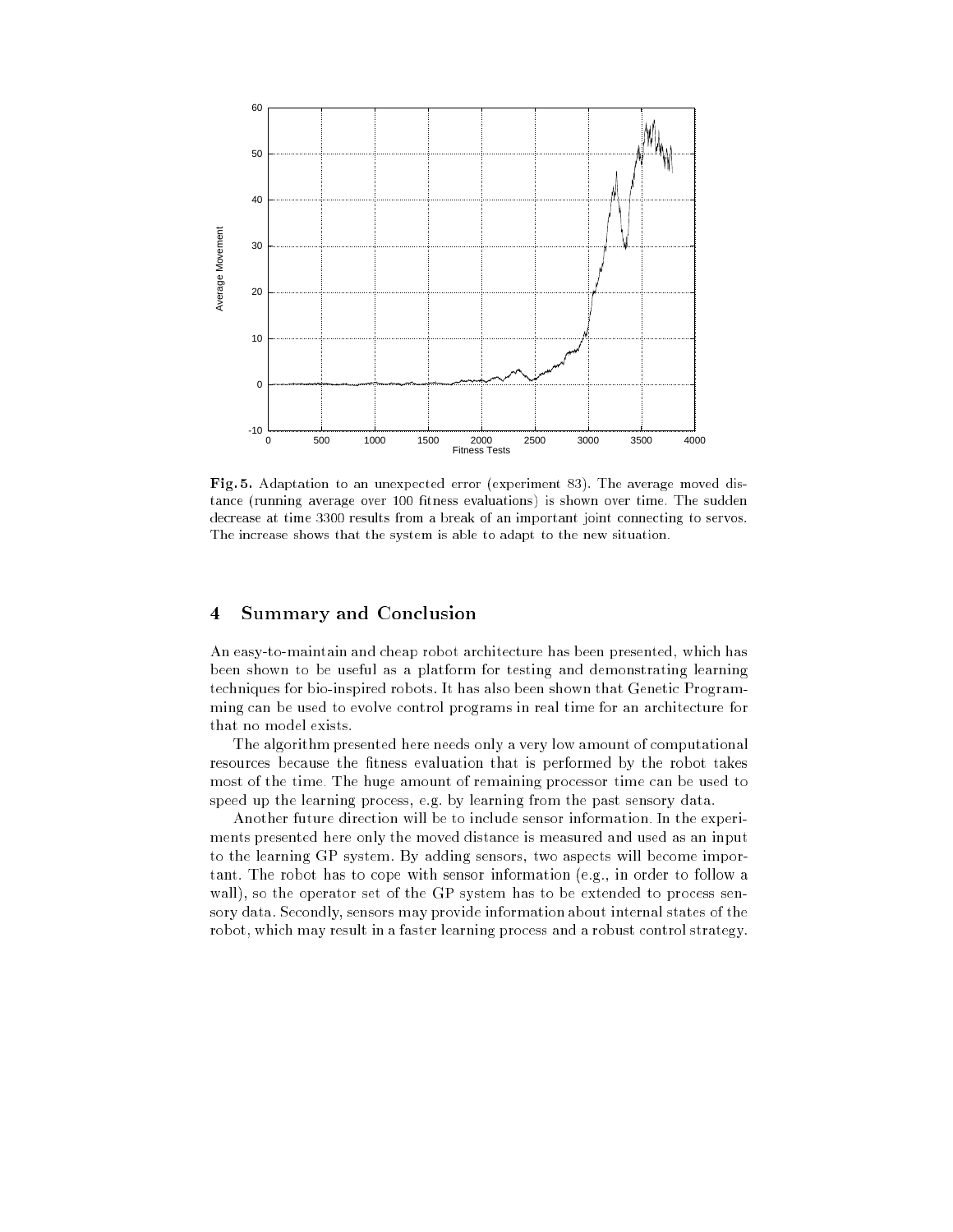

Fig. 6. Behaviour of the best individual of experiment 85. The figure should give an impression of the complex movement where all six servos are involved.

# ACKNOWLEDGEMENT

Support has been provided by the DFG (Deutsche Forschungsgemeinschaft) under grant Ba 1042/2-2. W.B. acknowledges partial support by the International Computer Science Institute, UC Berkeley, CA.

# References

- 1. Sims, K.: Evolving 3D Morphology and Behavior by Competition, Proceedings of the 4th International Workshop on the Synthesis and Simulation of Living Systems, Articial Life IV, pp. 28-39, MIT Press, July (1994)
- 2. Paap, K. L., Dehlwisch, M., Klaassen, B.: GMD-Snake: A Semi-Autonomous Snakelike Robot, In: Distributed Autonomous Robotic Systems 2, Springer-Verlag, Tokio, (1996)
- 3. Ostrowski J. P., Burdick, J.W.: Gait Kinematics for a Serpentine Robot, Int. Conf. on Robotics and Automation (1996)
- 4. Triantafyllou, M.S., Triantafyllo, G.S.: An efficient swimming machine, Scientific American, 272, pp. 64-70 (1995), see also: http://web.mit.edu/towtank/www/projects.html
- 5. Banzhaf, W., Nordin P., Keller, R. E., Francone F.: Genetic Programming an Introduction Morgan Kaufmann, (1997)